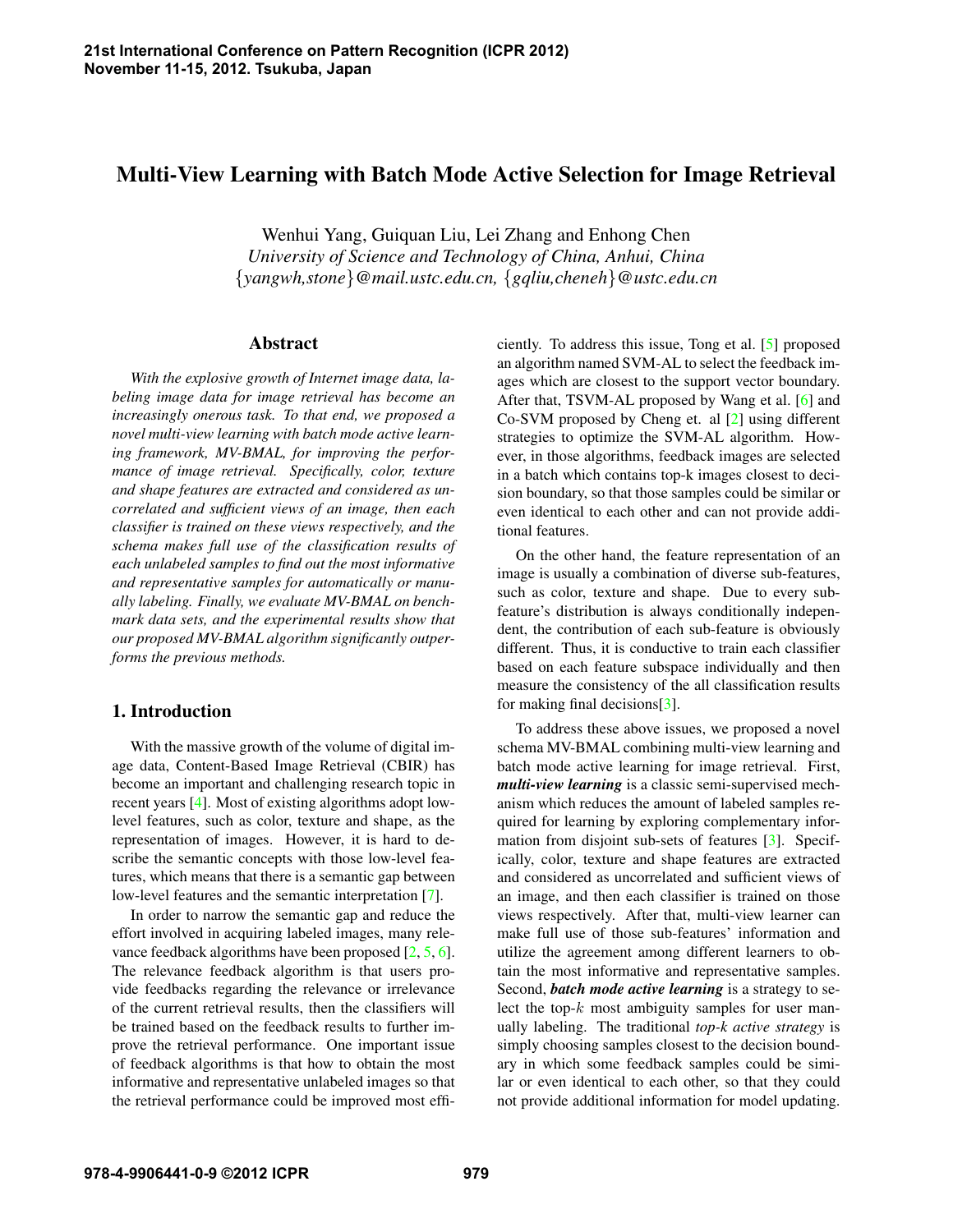Therefore, we proposed a new strategy named **Spectral Fuzzy Cuts(SF-cuts)** to get the most informative and representative feedback samples without redundancy.

Our paper is organized as follows. Section 2 presents the proposed framework. Section 3 illustrates the experimental results and the conclusions are presented in Section 4.

### **2. Multi-view Learning with Batch Mode Active Selection Framework**

#### **2.1. Overview of Our Proposed Framework**

In our MV-BMAL model, we use a two-phase schema to select the unlabeled samples which can be automatically or manually labeled from the database, thus it can attack the problems of insufficient training data. Fig. 1 illustrates the framework of our model.



#### **Figure 1. Multi-View Learning with Active Selection Framework**

In the first phase, we extract the color, shape and texture features from the total non-independent view, then we employ each classifier (SVM) on each feature subspace to learn several rough decision boundaries based on the initial labeled samples  $\mathcal{L}$ . Next, we calculate the view-similarity of each unlabeled samples to generate rough sets containing the low and high confidence samples ( $U_{low}$  and  $U_{high}$ ) through the statistical methods (Section 2.2). In the second phase, we apply different strategies to automatically label the subset samples from  $U_{high}$  (Section 2.3) or manually label the subset samples from  $U_{low}$  (Section 2.4), and then add those labeled samples into training data for the next round execution.

#### **2.2. Multi-View Learning**

Suppose that there are l labeled data samples  $\mathcal{L}$ :  $(x_1, y_1), \ldots, (x_l, y_l)$  and u unlabeled data samples  $\mathcal{U}$ :

 $x_{l+1}, \ldots x_{l+u}$ , where  $l \ll u$ , and assume  $x_k =$  $(x_k^{(1)}$  $x_k^{(1)}, \ldots, x_k^{(V)}$  $\binom{V}{k}$  be a multi-view sample with V views, then we regard  $f_i : x^{(i)} \to Y$   $(i = 1...V)$  as the classifier works in each view. Multi-view learning techniques train a set of classifiers  $\{f_i\}$  by maximizing their consensus on the unlabeled data. Let  $x_k \in U$ , and  $p_{kc}^{(v)}$ kc denotes that the probability of  $x_k$  belongs to the c-th class in view v.

$$
p_{kc}^{(v)} = P(f_v(x_k^{(v)}) = c|x_k^{(v)})
$$
\n(1)

For comprehensive evaluation of the confidence of each sample's classification results over all views, we use the Gaussian distance to measure the similarity of the results. For example, suppose that  $x_k \in U$  and  $p_{k}^{(v)} = p_{k1}^{(v)}$  $\binom{v}{k_1}, \ldots, \binom{v}{k_c}^T$ , the multi-view similarity of  $x_k$  can be expressed as follows:

$$
Sim(x_k) = \sum_{\{i,j\} \subseteq V \land i \neq j} \exp(-\alpha \left\| p_{k}^{(i)} - p_{k}^{(j)} \right\|_2^2)
$$
 (2)

Then we can obtain  $\mu$ ,  $\sigma$  by fitting  $Sim(x_k)$  (k =  $1...|U|$ ) for the Normal Distribution and get low fractile and high fractile respectively (i.e.  $\alpha = 0.05$ ):

$$
\mathcal{U}_{low} = \{x \in \mathcal{U} : Sim(x) < \mu - \Phi^{-1}(1 - \frac{\alpha}{2}) \times \sigma\}
$$
\n
$$
\mathcal{U}_{high} = \{x \in \mathcal{U} : Sim(x) > \mu + \Phi^{-1}(1 - \frac{\alpha}{2}) \times \sigma\} \tag{3}
$$

The samples of  $U_{high}$  with highly agreement over all views, are always away from the classification margin with minimum label ambiguity. They can be automatically labeled easily, and added to the original labeled data set  $\mathcal{L}$ . On the contrary, the samples of  $\mathcal{U}_{low}$  with highly disagreement over all views, which cause a lot of uncertainties of the retrieval results. Thus, we can adopt active learning to eliminate the adverse effects of these samples which are closet to the decision boundary.

#### **2.3. Minimum Entropy Principle for High Confidence Samples**

We employ the minimum entropy principle to obtain the most appropriate label for the most reliable high confidence samples from the  $\mathcal{U}_{high}$ . Let  $l_{kc}^{(v)}$  denote that the sample  $x_k$  in the v-th view is assigned to label c, when  $p_{kc}^{(v)}$  has the maximum value in the  $p_k^{(v)}$ .  $k<sup>(v)</sup>$  set.

To measure the level of disagreement, we use *vote entropy* to metric the purity of the classification results over all views.

$$
VE_x = -\sum_{i=1 \wedge vt(l_{xi}^{(\cdot)}) \neq 0}^{C} \frac{vt(l_{xi}^{(\cdot)})}{V} \log \frac{vt(l_{xi}^{(\cdot)})}{V}
$$
(4)

where  $vt(l_{xi}^{(\cdot)})$  indicates the number of votes about instance  $x$  is assigned to the  $i$ -th class in each view. Let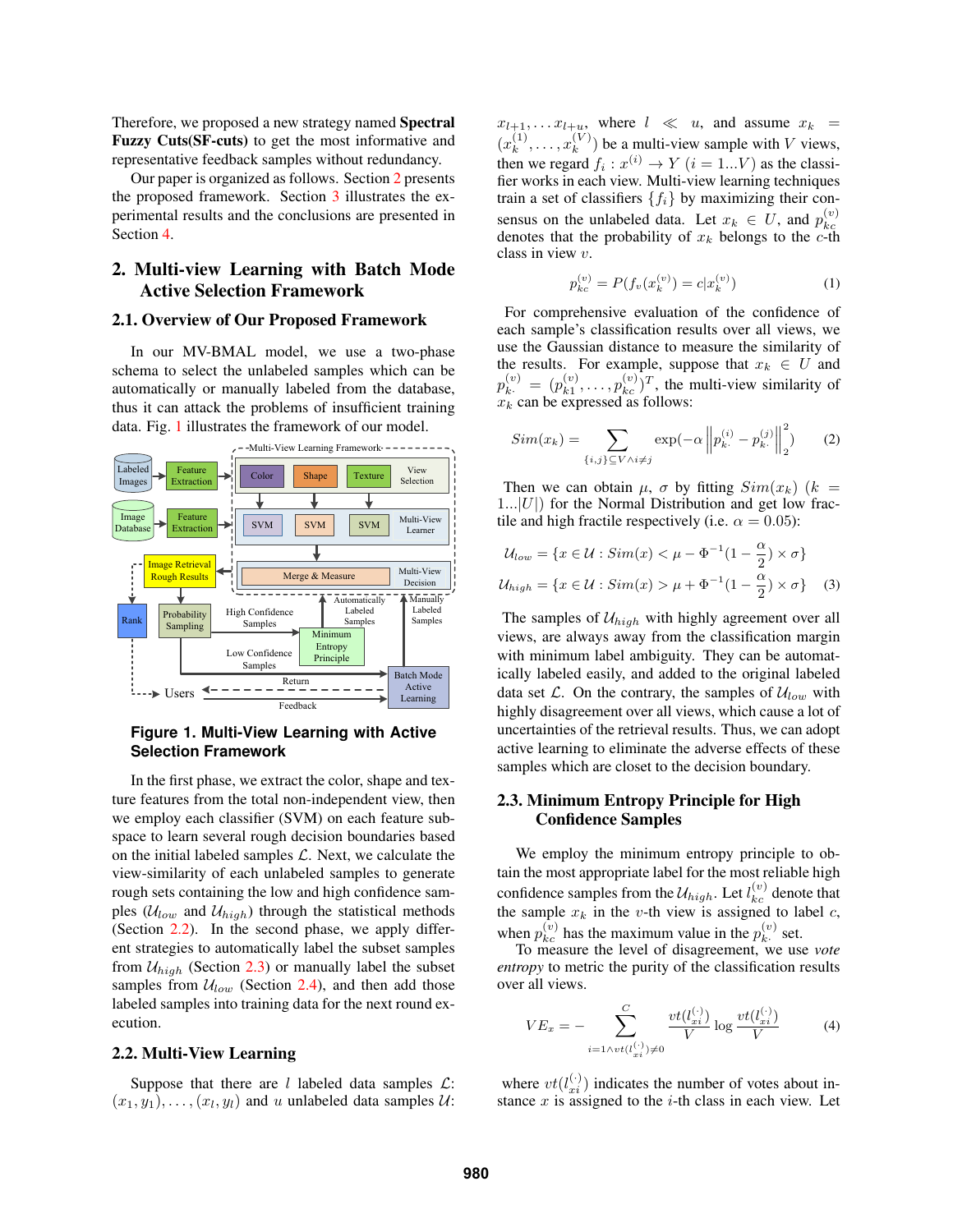$VE^*$  denote the subset of  $U_{high}$  used for automatically labeling:

$$
VE^* = \{x \in \mathcal{U} : VE_x \le g(VE, \alpha)\}\tag{5}
$$

where  $q(VE, \alpha)$  is a lower confidence limit indicator and  $g(VE, \alpha) = E(VE) - \Phi^{-1}(1 - \frac{\alpha}{2}) \times Var(VE)$ ,  $\Phi$  is the standard normal distribution,  $E(VE)$  and  $Var(VE)$  are the expectation and variance of  $VE$  respectively and  $\alpha$  is the confidence level. If  $VE_x \in$  $VE<sup>*</sup>$ , sample x is then automatically assigned to the class label which has a maximum number of votes.

Finally, labeled samples  $VE^*$  are added to the training set. These samples together with initial labeled samples to reduce the time consuming of obtaining the additional labeled samples and build better classifiers for improving the model performance.

#### **2.4. Batch Model Active Learning for Low Confidence Samples**

We employ Batch Model Active Learning (BMAL) with *Spectral Fuzzy Cuts (SF-cuts)* to select the most valuable samples for manually labeling. Due to many of the images' features are often irrelevant and the same images have different topics, we first use *Spectral method* to project our feature space into a lowdimensional space, then apply fuzzy partitioning algorithms for graph cuts and find out the most valuable feedback samples in each subgraph.

We construct a graph  $\mathcal{G} = (\mathcal{V}, \mathcal{E})$ , where the vertex set  $V = \{x_1, \ldots, x_m\}^T$  in  $\mathcal{R}^{m \times d}$  denotes the samples of  $U_{low}$ , and edge set  $\mathcal E$  denotes the similarity value of each sample. We apply the SF-cuts strategy to divide the entire graph  $G$  into different subgraphs according to the size of  $Q$ , and then to select the most representative sample in each subgraph.

$$
A_{ij} = \begin{cases} \exp(\frac{-d^2(x_i, x_j)}{\sigma_i \sigma_j}) & i \neq j \\ 0 & i = j \end{cases}
$$
 (6)

We can define a affinity matrix  $A_{m \times m}$ , its element  $A_{ij}$  describes the similarity value between sample  $x_i$ and  $x_j$  according to Eq. 6. Let  $\sigma_i = d(x_i, x_{i_l})$ , the  $x_{i_j}$ denote the *l*-th (ie.  $l = 5$ ) neighbor of sample  $x_i$ , and the  $d(a, b)$  is a Euclidean distance function. Meanwhile, the degree matrix  $D$  is a diagonal matrix which element is  $D_{ii} = \sum_{j=1}^{m} A_{ij}$ .

Then, we normalize the affinity matrix  $A_{m \times m}$  using  $L = D^{-\frac{1}{2}}AD^{-\frac{1}{2}}$  and apply the Principal Component Analysis (PCA) method to find the  $K$  largest principal components,  $PC_{m \times k} = \{p_1, p_2, \ldots, p_k\}, p_i \in \mathcal{R}^m$ . Next, we can form the spectral presentation matrix  $Y_{m \times k}$  of  $\mathcal{U}_{low}$  by re-normalizing PC with Eq. 7.

$$
y_{ij} = PC_{ij} / \left(\sum_{j=1}^{m} PC_{ij}^2\right)^{\frac{1}{2}}
$$
 (7)

Suppose that  $C = \{c_1, c_2, \ldots, c_s\}$  is the centroids set corresponding to the subgraph set  $\tilde{G}$  =  $\{\tilde{G}_1, \ldots \tilde{G}_s\}$ ,  $\mathcal{D}$  is the fuzzy membership matrix,  $d_{ij}$ denotes the fuzzy membership degree of sample  $y_j$  belongs to  $\tilde{G}_i$ , and  $\mathcal{D}$  =  $\left\{\left[d_{ij}\right]_{s\times m}|\forall i, \forall k, 0\leq d_{ij}\right\leq$  $1, \sum_{i=1}^{s} d_{ij} = 1, \sum_{j=1}^{m} d_{ij} > 0$ , w is the degree of mixture. The objective is to obtain the s fuzzy subgraphs for  $Y$  by minimize the evaluation function  $J_{fuz}(D, Y),$ 

$$
\min J_{fuz}(\mathcal{D}, Y) = \sum_{i=1}^{s} \sum_{j=1}^{m} (d_{ij})^{w} ||y_j - c_i||_2^2 \qquad (8)
$$

Bezdek [1] applied iterative procedures to obtain an approximate solution.

$$
d_{ij} = \frac{1}{\sum_{r=1}^{s} \left( \frac{||c_i - y_j||}{||c_r - y_j||} \right)^{\frac{2}{w-1}}} \ c_i = \frac{\sum_{j=1}^{m} (d_{ij})^w y_j}{\sum_{j=1}^{m} (d_{ij})^w} \tag{9}
$$

Then, we return the nearest samples from the centroids C, and ask users for manually labeling. Finally, those labeled samples would be added to the training set  $\mathcal L$  for building better classifiers.

#### **3. Experimental Results and Analysis**

**Data Set.** All the experiments are performed on a real-world color images data set (50-Category) from Corel image CDs<sup>1</sup>. Every category consists of 100 images and has different semantic topics, such as flower, bus, beach and so on. The color features are presented by a 9-dimensional vector which includes color probability distribution, color mean, variance and skewness in each channel (HSV). The edge direction histogram which is extracted by Canny operator, denotes the shape information, and it contains two 9-dimensional vectors in horizontal and vertical directions, respectively. To describe the texture features, 9 Gabor filters with different angles are applied in gray image to obtain various feature detection images, and then we compute the entropy of each image for forming a 9-dimensional texture vector.

**Performance Evaluation.** For all algorithms, 10 images of each topic are randomly selected for assignment of labels as the initial training data set  $L(500)$  images in total) and 3 rounds relevance feedback are conducted for each schema. In each round, several high confidence images are labeled automatically, and 10 representative low confidence images are presented to users for manually labeling. We calculate the **Average Precision** of all query topics with different quantity of the returned images in each execution.

<sup>1</sup>http://www.corel.com/corel/